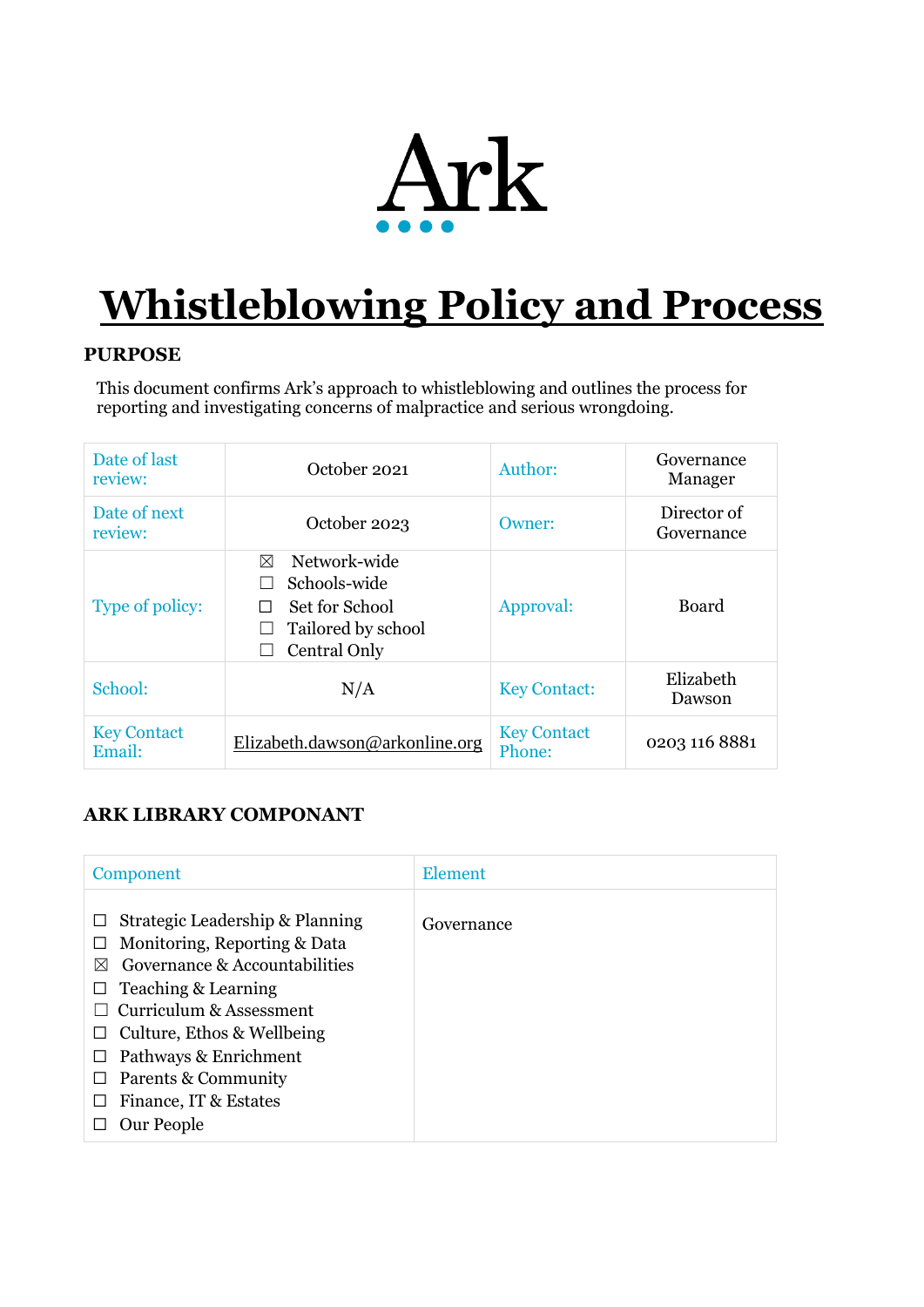#### **Table of Contents**

#### **Whistleblowing Policy**

- 1. Ark's approach and statement of principle
- 2. Introduction
	- 2.1. What is whistleblowing? 2.2. Remit
- 3. Aims and scope of the policy
	- 3.1. Aims
	- 3.2. Scope
- 4. Confidentiality and employee safeguards
- 5. Anonymous allegations
- 6. Untrue, false and malicious allegations
- 7. Legislation, external sources and other policies

# **Whistleblowing Process**

- 1. How to raise a concern
	- 1.1. Reporting initial concerns
	- 1.2. Further information
	- 1.3. Recommendations
- 2. Investigations and how the Trust will respond
	- 2.1. Internal investigations
	- 2.2. External investigations
	- 2.3. Investigation process
	- 2.4. Outcome and reporting to external parties
- 3. How the concern can be taken further

Appendix A: Whistleblowing process flowchart (Academies) Appendix B: Whistleblowing process flow chart (Ark Central and the Trust)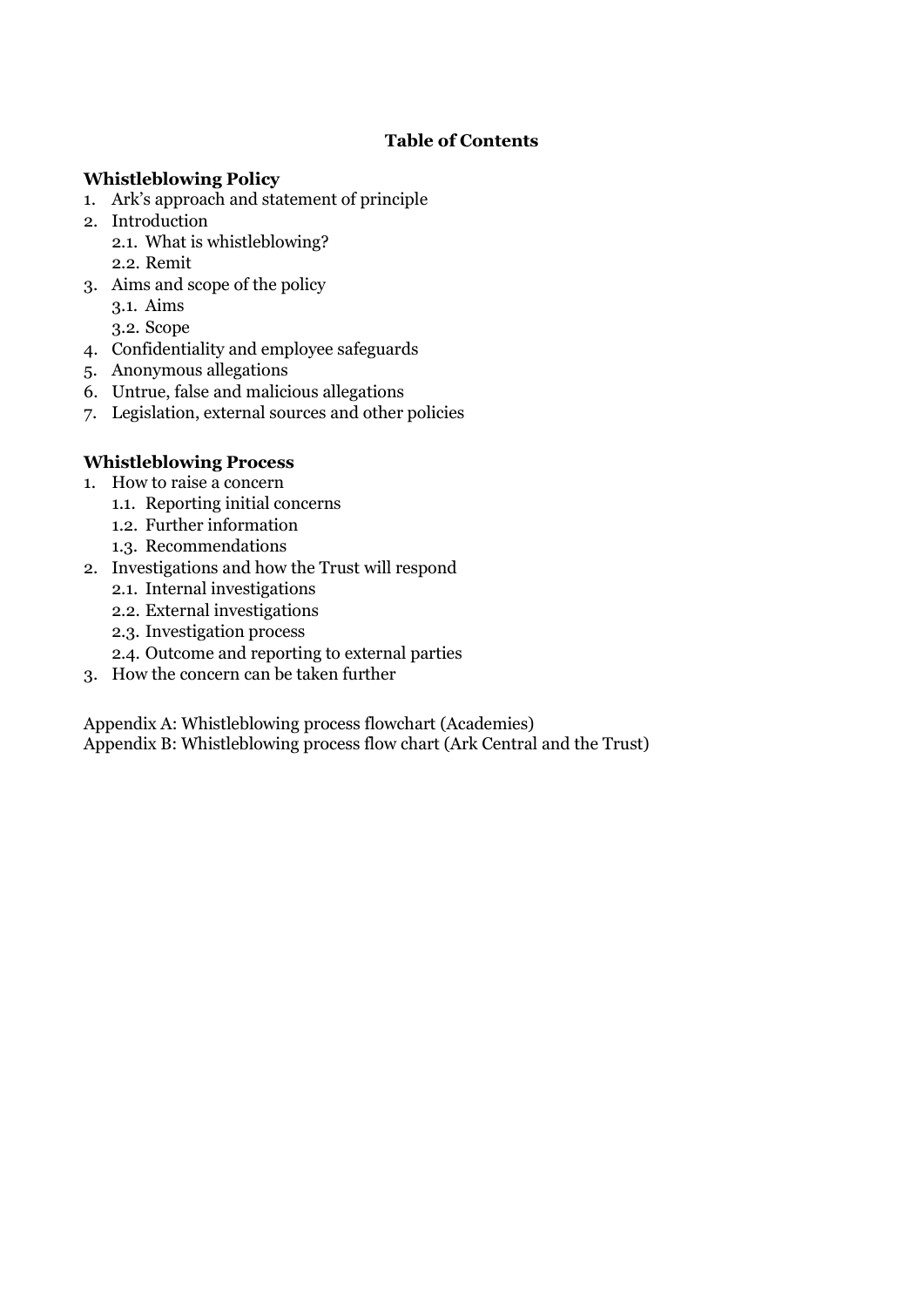# **Whistleblowing Policy**

# **1. Ark's approach and statement of principle**

Ark is committed to achieving the highest ethical standards and standards of service across the Trust. All employees are valued as members of the Trust community and Ark recognises the importance that openness and accountability plays in driving standards of excellence. Employees may often be the first to notice serious wrongdoing and the Trust encourages and expects this to be reported without fear of reprisal.

This policy is a commitment to ensuring individuals working for the Trust, including contractors, agency and casual workers, are able to raise concerns of malpractice or serious wrongdoing in good faith without fear of victimisation, disadvantage or subsequent discrimination. In doing so, this policy aims to strike a balance between promoting the right of individuals to speak freely and the right of the Trust, and its academies, to be protected against malicious or false allegations. It is designed to encourage a culture of co-operation, integrity and accountability.

# **2. Introduction**

#### 2.1. What is whistleblowing?

Whistleblowing is when an individual, usually an employee or worker, reports concerns about specific types of serious wrongdoing within an organisation. The concern(s) raised must be in the public interest (it must affect others and not just the individual) and the person who raises the concern(s), the 'whistleblower', is protected by law against being treated unfairly or losing their job.

This policy is written in line with the Public Interest Disclosure Act 1998 (PIDA), which amends the Employment Rights Act 1996, which enables workers to raise issues of concern in an appropriate manner and without fear of reprisal.

#### 2.2. Remit

This policy applies to all employees of the Trust and those working for the Trust under contract including supply, agency, trainees and casual staff. It also covers suppliers and those providing services under contract with the Trust or any academy on their own premises, or in any other premises where services are delivered.

# **3. Aims and scope of the policy**

#### 3.1. Aims

This policy aims to:

- Encourage employees/workers to report concerns of serious wrongdoing, malpractice, unethical conduct or as serious breach of internal policies within the organisation about any aspect of the Trust or its academies.
- Reassure employees/workers that they will not be treated unfairly or lose their job if they report a concern and there is reasonable belief that the disclosure is made in good faith.
- Provide a range of avenues to report concerns and receive feedback on any action taken, including the option to raise concerns anonymously.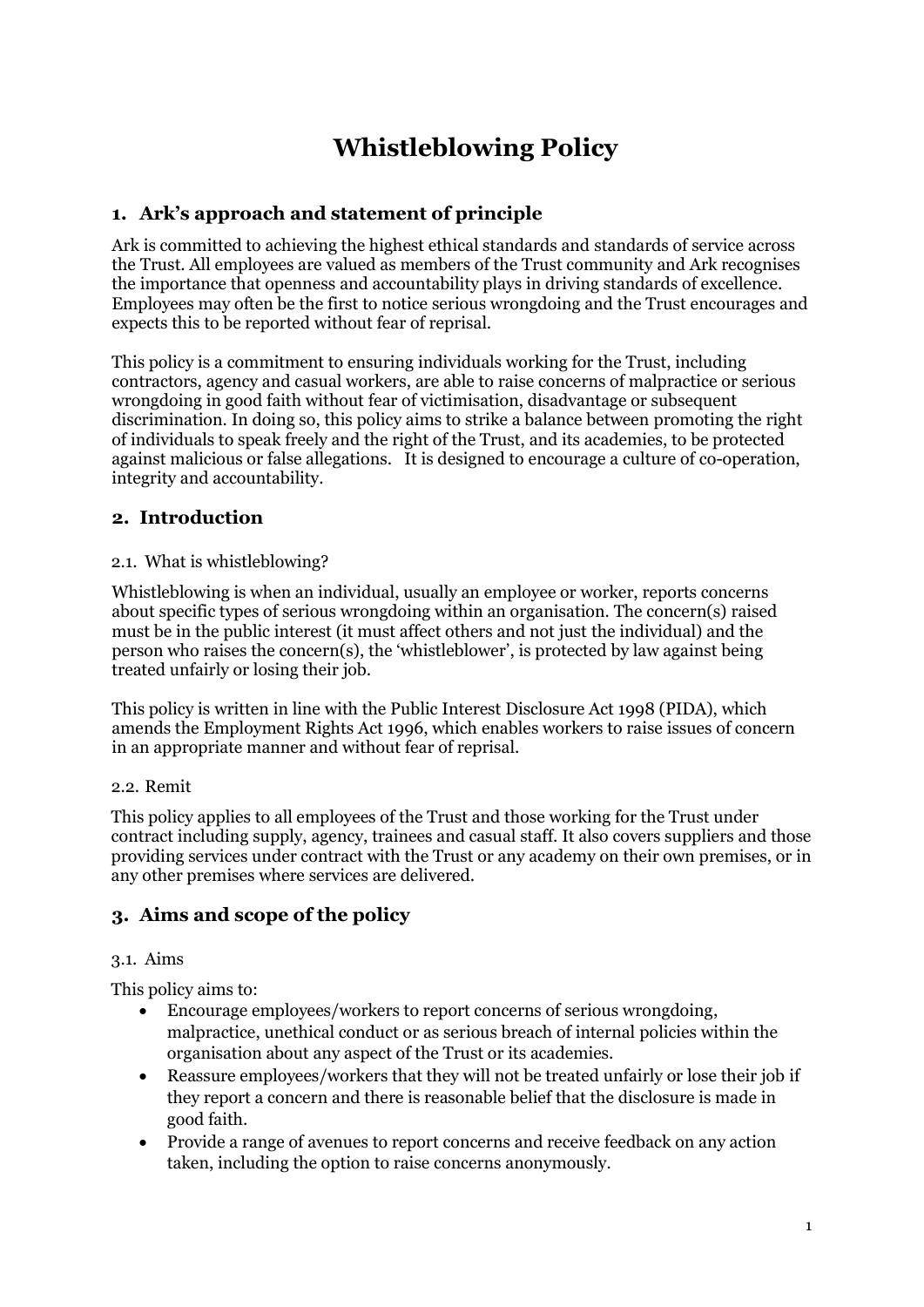- Ensure that employees/workers receive a response to their concern and that they are aware of how to raise it further if they are not satisfied, which includes individuals able to make a disclosure to external bodies.
- Confirm a fair and impartial process for investigating and acting on confirmed instances of malpractice and serious wrongdoing.
- Confirm the roles, responsibilities and accountabilities of senior leaders involved in the whistleblowing process.

#### 3.2. Scope

The whistleblowing policy and process is intended to address concerns that fall outside of other policies, such as complaints or grievance which should be dealt with under the relevant policy. A definition of a whistleblowing complaint clarifies is a disclosure of information, in the public interest, where the employee reasonably believes that one or more of the following matters is either happening, has taken place**,** or is likely to happen in the future. Concerns that would be reviewed under this policy include:

- Reporting a criminal offense or breach of the law.
- Health and safety risks, including risks to the public as well as other employees.
- Risk of, or actual, damage to the environment.
- Miscarriage of justice.
- Possible fraud or corruption.
- Unauthorised use of public funds.
- Sexual or physical abuse of others.
- Other unethical conduct, e.g. someone is covering up wrongdoing.
- An abuse of power or authority
- A deliberate attempt to conceal any of the above.

Concerns that should be reported under the grievance policy include personal grievance such as an allegation of bullying, harassment or discrimination specific to the individual (not a systemic issue that affects others too).

**Note:** There may be occasions when concerns are raised under this policy which should be dealt with under another process. However, if in doubt, it is better to raise a concern, which can then be referred, than risk not reporting it at all.

#### **4. Confidentiality and employee safeguards**

Ark recognises that the decision to report a concern can be a difficult one to make. An employee if they are a member can request support from their union representative to assist them through the process.

A whistleblower's employment rights are protected in the law from victimisation if they follow the criteria below:

- that they made a qualifying disclosure in good faith;
- that they reasonably believed the information was substantially true;
- that it was a qualifying disclosure as per the PIDA;
- the procedure was followed:

• if the disclosure was made outside the trust, that it was made to a 'prescribed person or body', rather than another third party such as the press.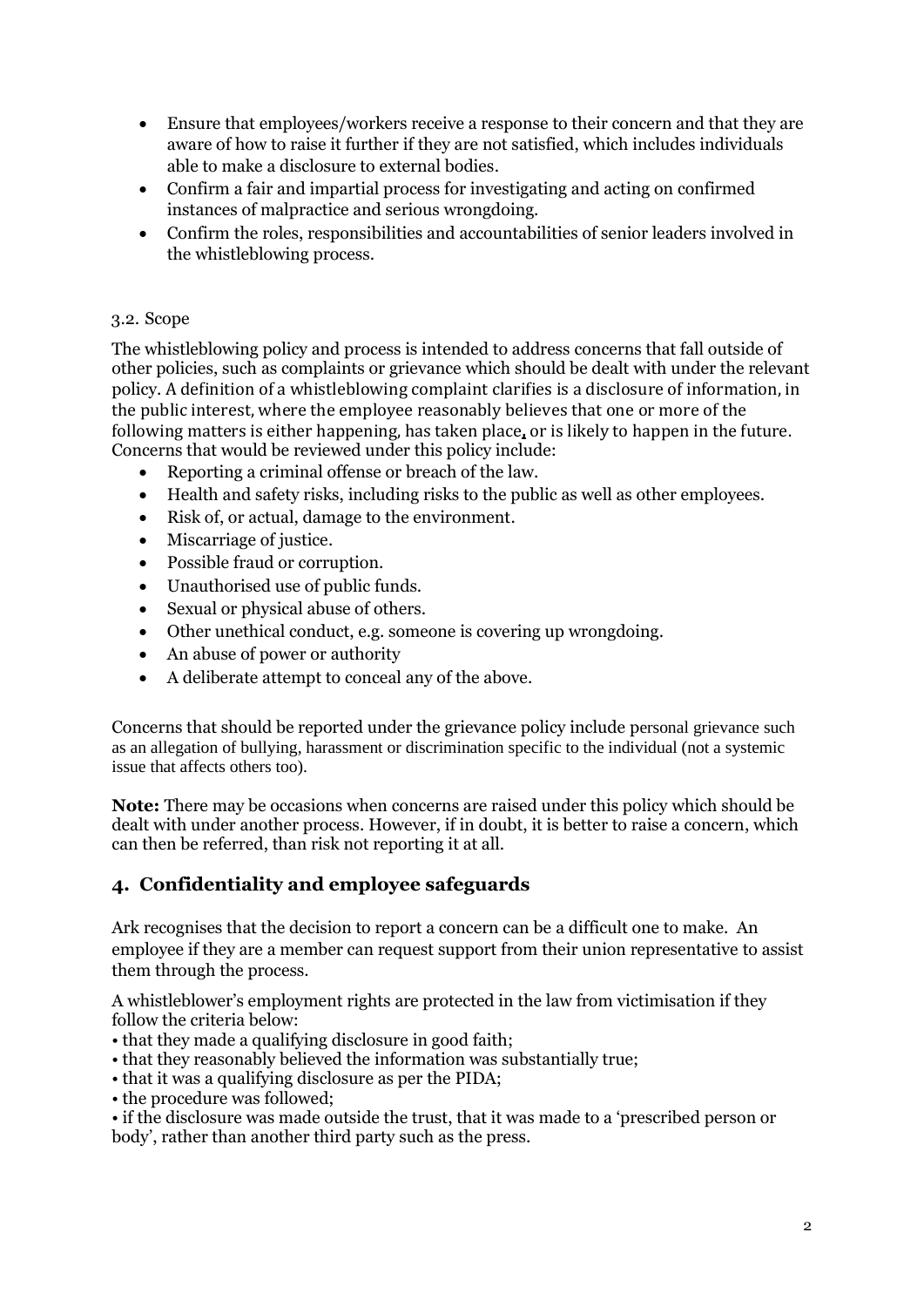To support employees/workers the following safeguards are in place:

- If an employee/worker raises a concern in good faith they should not fear any reprisals, unfair treatment or loss of employment for reporting their concerns.
- Ark will not tolerate any form of discrimination, victimisation or harassment (including informal pressure) and will take appropriate action to protect those who raise concerns in good faith.
- If any instance of discrimination, victimisation or harassment occur, or any intimidatory threats are made against a whistleblower, the Trust will take disciplinary action against the individual(s) concerned.
- Any investigation into the concern(s) raised by the whistleblower will not influence, or be influenced by, any disciplinary or redundancy procedures that are already in affect with an individual employee.
- Employees may seek advice or support from their trade union representative at any time.

Due to the sensitive and serious nature of whistleblowing, Ark recognises the need to assure confidentiality for those who raise a concern. As far as possible, all concerns will be treated in the strictest of confidence and every effort will be made to protect, and not reveal, the whistleblower's identity. Any member of staff investigation a disclosure under this policy will have an awareness of the requirements of the PIDA and the need for confidentiality.

If a concern leads to investigation or further action then the whistleblower may, at some point in the future, need to act as a witness and/or provide evidence. In such cases, this will be discussed with the whistleblower and every effort will be made to limit the number of people within the Trust with access to the whistleblower's identity. If the whistleblower does not consent to their identity being revealed this will be respected but may hinder the scope or outcome of the investigation.

# **5. Anonymous allegations**

Ark encourages those who report a concern under this policy to include their identity in their allegation(s). Section 4 of this policy provides details on employee safeguards and confidentiality for those who raise a concern and whistleblowers are protected by law against unfair treatment and loss of employment.

Employees can make a disclosure via their trade union rather than personally, in order to further maintain confidentiality. In this circumstance the employee making the disclosure will still be protected by the workers' legal right to make a protected disclosure to certain third parties under the PIDA, as incorporated into the Employment Rights Act 1996. The trade union representative whom the employee approaches will also have protection given to complainants under PIDA – provided they act in accordance with this procedure.

Concerns can be raised anonymously and the Trust will consider the appropriate action in such cases. However, anonymous allegations are much less powerful without the context and evidence that the whistleblower can provide by revealing their name and role.

If the Trust, or one of the academies, receive an anonymous whistleblowing allegation, discretion will be exercised in the appropriate course of action. Factors that will be taken into account include: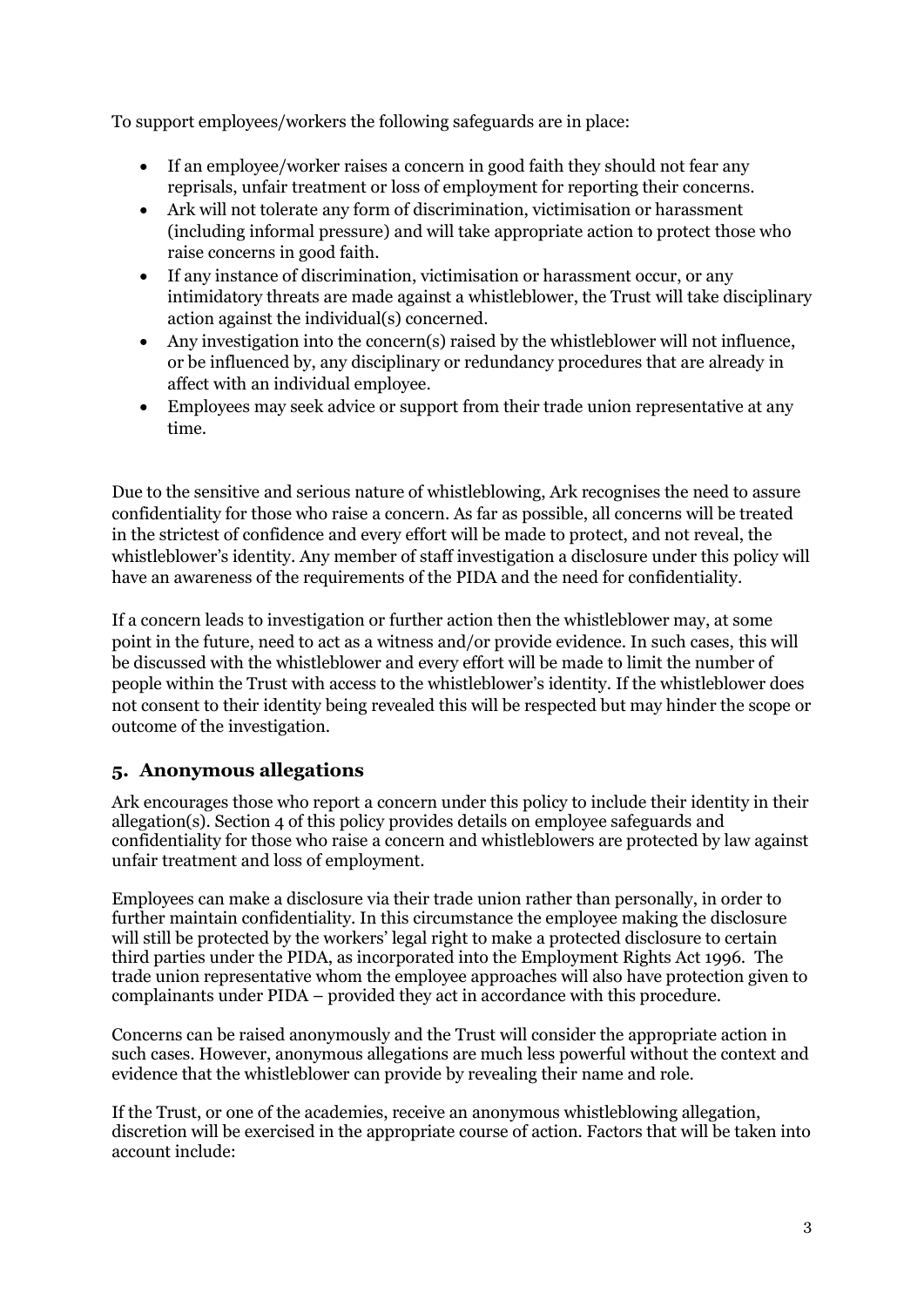- The seriousness of the issue raised.
- Whether there is a safeguarding element to the allegation.
- The credibility of the concern.
- The likelihood of confirming the allegation from attributable sources.

# **6. Untrue, false and malicious allegations**

One of the factors that may cause employees or workers to hesitate in reporting concerns is repercussions if their allegation(s) prove to be untrue. Ark encourages staff to speak out if they have reasonable belief that their suspicious are justified and are reporting the concerns in good faith and the interest of others. If their allegation turns out to be untrue, or it is not confirmed by the investigation, no action will be taken against the individual who raised the concern.

If, however, an employee or worker raises a concern that they know to be false or that is made frivolously, maliciously or for personal gain then disciplinary action may be taken against them.

# **7. Legislation, external sources and other**

This policy is written in line with the **Public Interest Disclosure Act 1998 (PIDA)**, which amends the Employment Rights Act 1996, which enables workers to raise issues of concern in an appropriate manner and without fear of reprisal.

Independent advice can be sought from the Advisory, Conciliation and Arbitration Service (Acas), Citizens' Advice or your Trade Union, where relevant.

Other Ark policies which relate to this policy include:

- The Grievance Policy for staff employed at an Ark school
- The Grievance Policy for staff employed at Ark Central and Ark ventures
- The Ark Schools Complaints Policy
- Ark Schools Equal Opportunities Policy
- Data Protection Policy
- Safeguarding & Child Protection Policy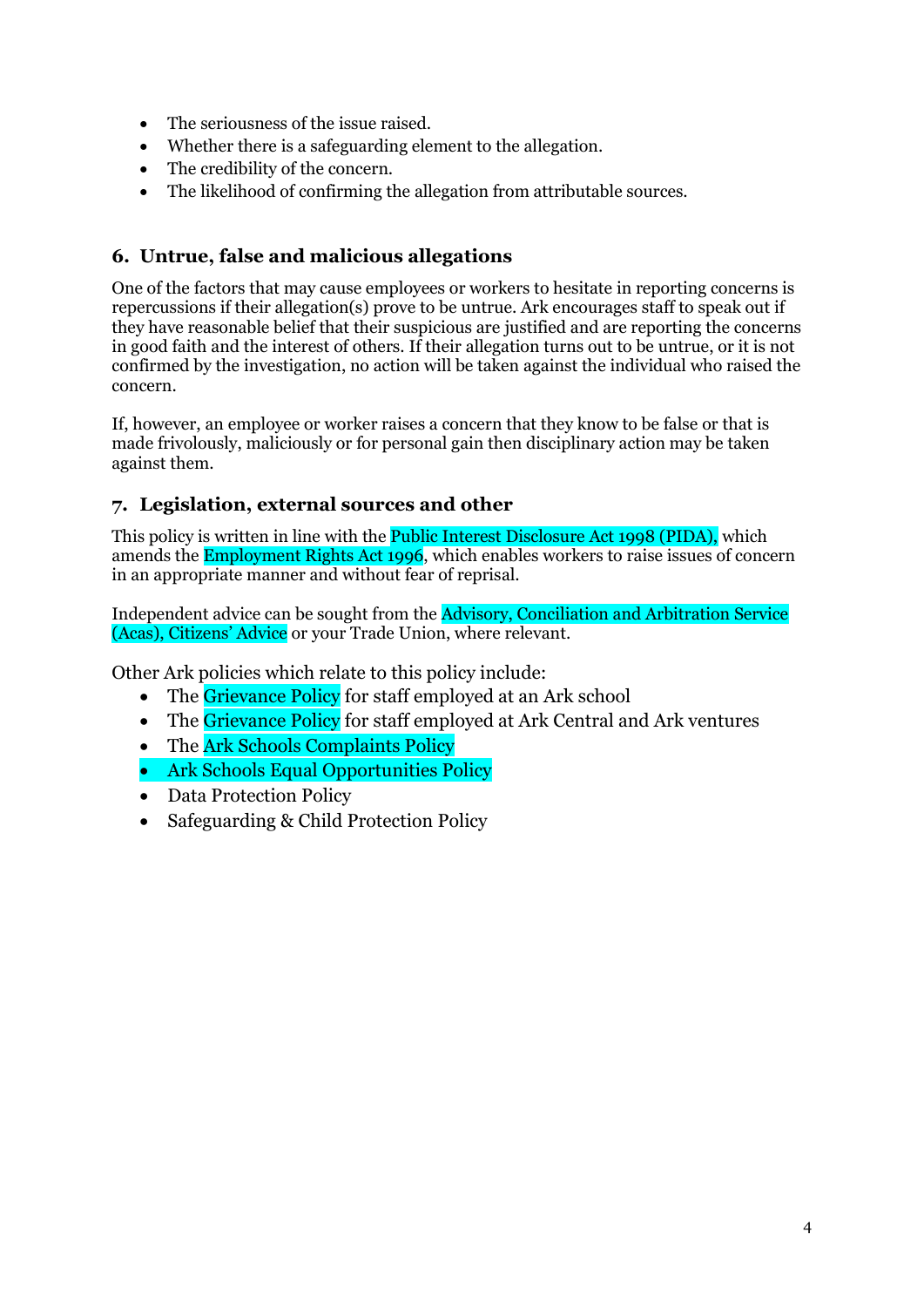# **Whistleblowing Process**

#### **1. How to report a concern**

Reporting a concern depends on the seriousness and sensitivity of the issue, and who the allegation(s) involve.

- 1.1. Stage 1: Reporting initial concerns
	- Where possible, the employee/worker should initially raise their concerns with the Principal (for those in an academy) or their line manager (for those in the Trust). This may be verbally or in writing and they may request that it is treated as confidential. If the concern is raised verbally, it is good practice to make a written record of the conversation in case this is needed for reference at a future date.
	- If the allegation concerns the Principal, Regional Director or line manager, the employee/worker should raise the concerns with or the Director of Governance.
	- The Principal or line manager should then contact the Director or Governance at Ark Central who will confirm whether it is appropriate to use the whistleblowing process and either act as assessor or appoint another assessor who is not implicated.
	- The employee/worker may contact the Director of Governance directly to raise their initial concerns. For context they may be asked why they did not raise this with the Principal or Line Manager. The employee/worker may also contact the Director of Governance if their initial concerns have been dismissed and they wish to escalate the matter.
	- If the allegation concerns the Director of Governance, the Director of People and Projects should be contacted.

#### 1.2. Stage 2: Further Information

Where it is confirmed that there is no risk of immediate harm or serious breach of the law, the assessor is responsible for making contact with the whistleblower for further information about their concerns.

- The assessor will contact the whistleblower within  $5 \text{ working}$ <sup>1</sup> days of receiving the initial concern to arrange a confidential meeting. The meeting could be faceto-face, via Microsoft Teams or a telephone call.
- The assessor may meet with the whistleblower to obtain any further information needed about the grounds for their concern(s) and whether any additional evidence or witnesses are available. This meeting can take place at a mutually agreed off site location if requested. The assessor will also answer any questions

<sup>&</sup>lt;sup>1</sup> For concerns within an academy, the timeframe used will be in school days (not including weekends or any period when the school is closed)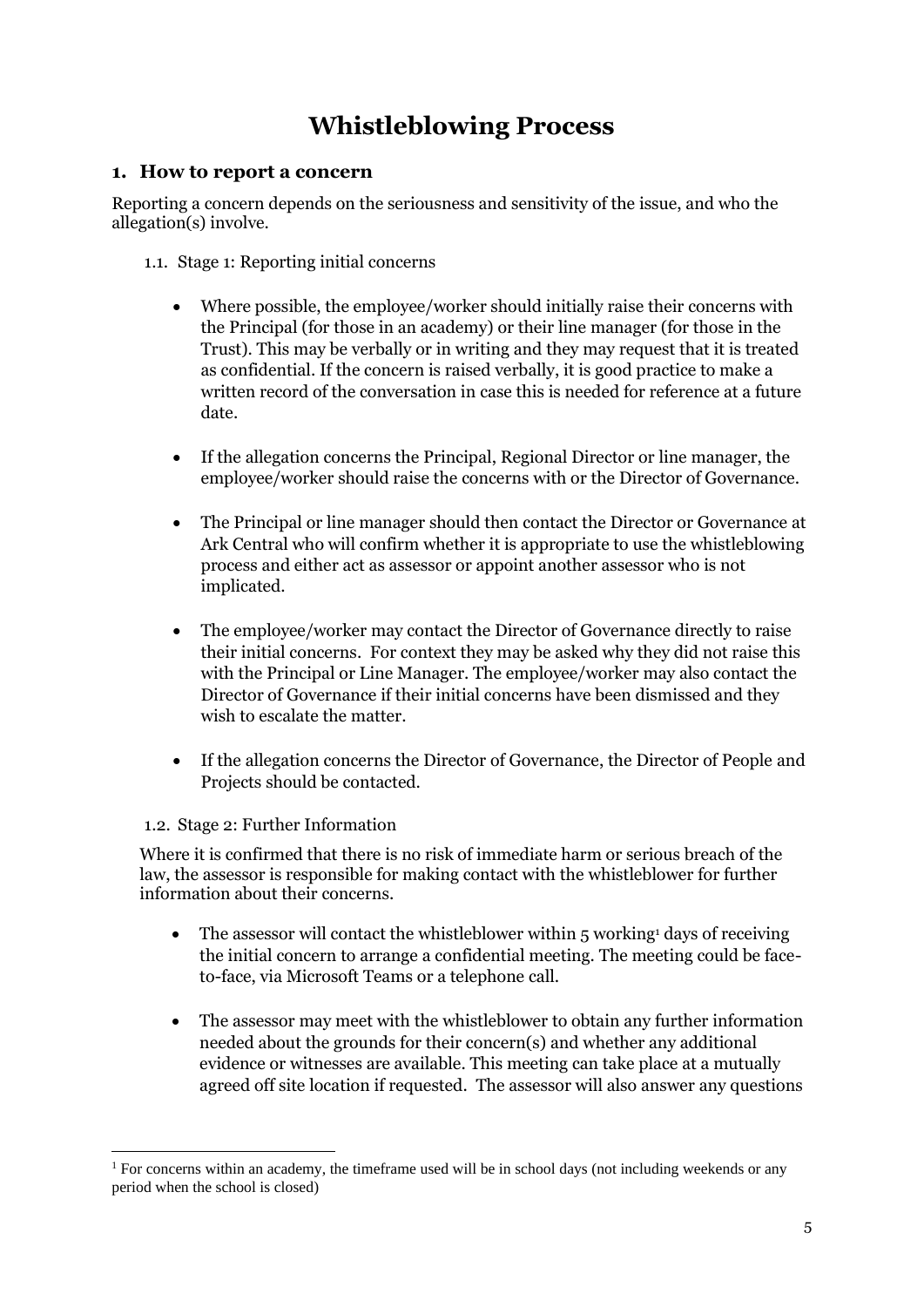the whistleblower may have about the process, possible next steps and alternative routes if the concern(s) do not fall within the whistleblowing remit.

• At all stages the whistleblower may be accompanied by a recognised trade union representative or a work colleague. The assessor may be accompanied by a note taker.

#### 1.3. Stage 3 – Recommendations

Some concerns may be resolved by agreed action without the need for investigation. However, if urgent action is required this will be taken before any investigation is conducted.

Following their meeting with the whistleblower, the assessor is responsible for making recommendations on next steps.

- Within ten working days of the meeting, the assessor will recommend to the Principal (or the line manager for non-school based staff) one or more of the following:
	- a) The matter be investigated internally by the academy or Trust.
	- b) The matter be investigated by an external person appointed by the Trust.
	- c) The matter be reported to a public authority such as the Education & Skills Funding Agency (ESFA), the Department for Education (DfE), the Information Commissioner's Office (ICO) or the Charity Commission.
	- d) The matter be reported to the police.
	- e) No further action be taken.
- The grounds on which no further action may be recommended include:
	- o The assessor is satisfied that, based on the balance of probabilities, there is insufficient evidence to suggest that malpractice or serious wrongdoing has occurred, is occurring or is likely to occur\*.
	- $\circ$  The matter is already (or has been) the subject of proceedings under another Ark or school policy.
	- o The matter is already the subject of legal proceedings or has already been referred to the police, an external investigator, the DfE or another public authority.

*\*If there is reasonable belief that evidence may exist and come to light through further investigation this will be explored before recommending that no further action should be taken.*

- Where the allegation(s) involve concerns against the Principal or Regional Director, the assessor will make the recommendations to the Director of Governance .
- In all instances the assessor will report the recommendations to the Director of Governance, or the Director of People and Projects if the allegation is against the Director of Governance.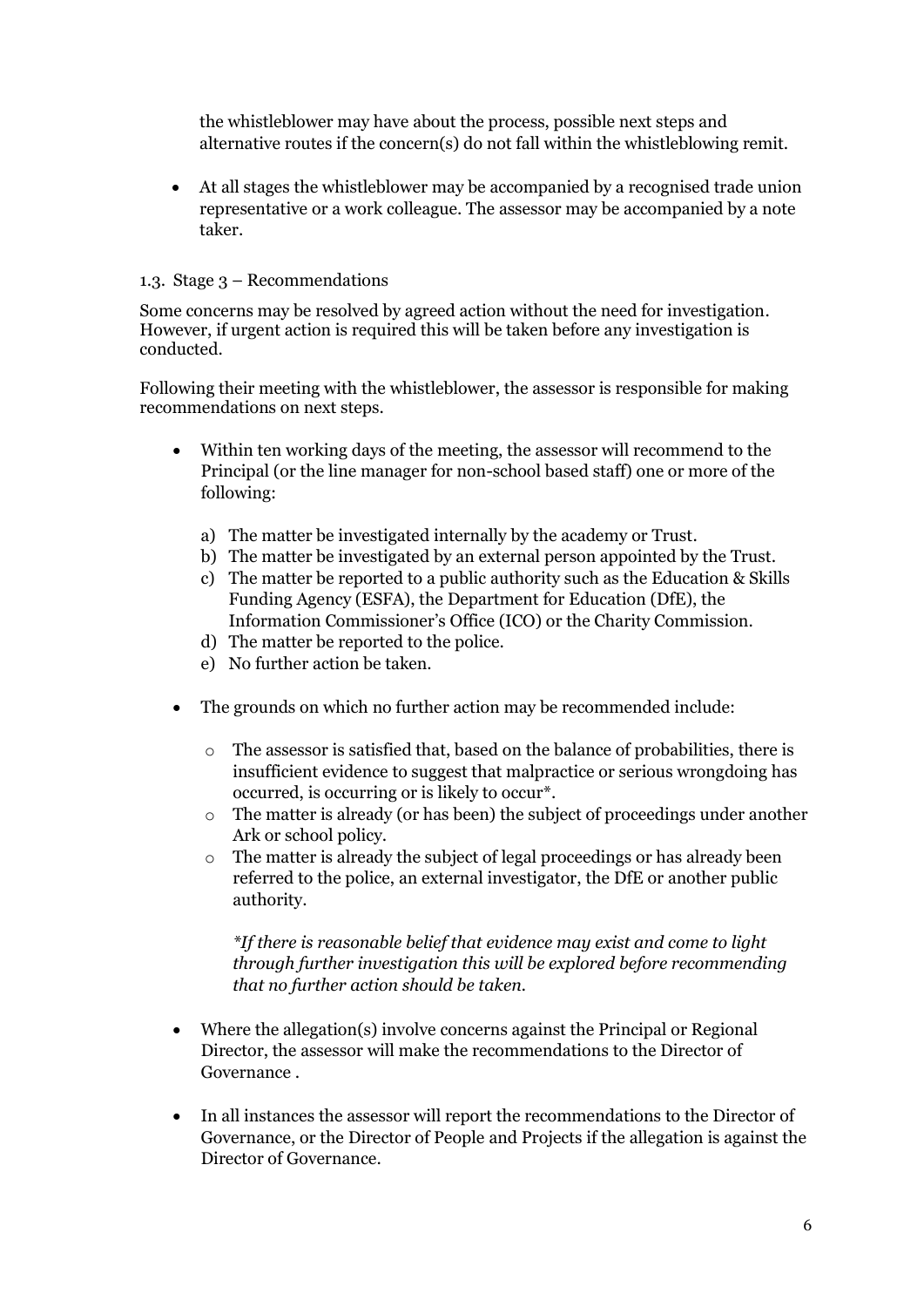- For recommendations a) to d); the recipient of the recommendations (e.g. Principal or Director of Governance) is responsible for implementing them and contacting the whistleblower (see section 2 below). If they disagree with the recommendations, they should discuss the reasons for this with the Director of Governance.
- If no further action is to be taken the assessor, or Director of Governance, will communicate this in writing to the whistleblower and provide information on how they may take the matter further externally, see section 3 for more information.

# **2. Investigations and how the Trust will respond**

If an investigation is recommended, the Principal (or Director of Governance ) is responsible for implementing the investigation and will write to the whistleblower, in confidence, to:

- Acknowledge the concern has been received
- Indicate how the matter will be dealt with (e.g. internal / external investigation etc.)
- Give an estimate time frame for a final response
- Inform them of whether any initial enquiries have been made
- Supply them with information on staff support mechanisms
- Confirm whether they may be needed to give further evidence
- 2.1. For internal investigations, the Principal (or lead investigator) may appoint other member(s) of staff to support them in the process, for example in gathering evidence, taking meeting notes, collating reports etc. but will be mindful of the sensitive nature of whistleblowing, the need for strict confidentiality and minimise the number of people involved wherever possible.

All staff involved in the investigation process will be of sufficient seniority and participate in a fair, impartial and confidential manner and have had no previous involvement in the matter.

- 2.2. For external investigations, the academy or trust will appoint a suitably experienced and impartial person to conduct the investigation and report on their findings, including recommendations for further action where allegations have been proved to be true.
- 2.3. The investigation process is not restricted to but may include;
	- Reviewing written evidence from the whistleblower and notes of the initial meeting,
	- A further meeting with the whistleblower for further clarification, a witness statement or further evidence,
	- Interviews with other relevant parties such as colleagues, pupils and those members of staff under allegation,
	- Analysis of internal data, policy, procedure and records
- 2.4. The outcome of the investigation will be reported, in writing, to the Principal, and Director of Governance. Any legal or disciplinary actions will be put in place and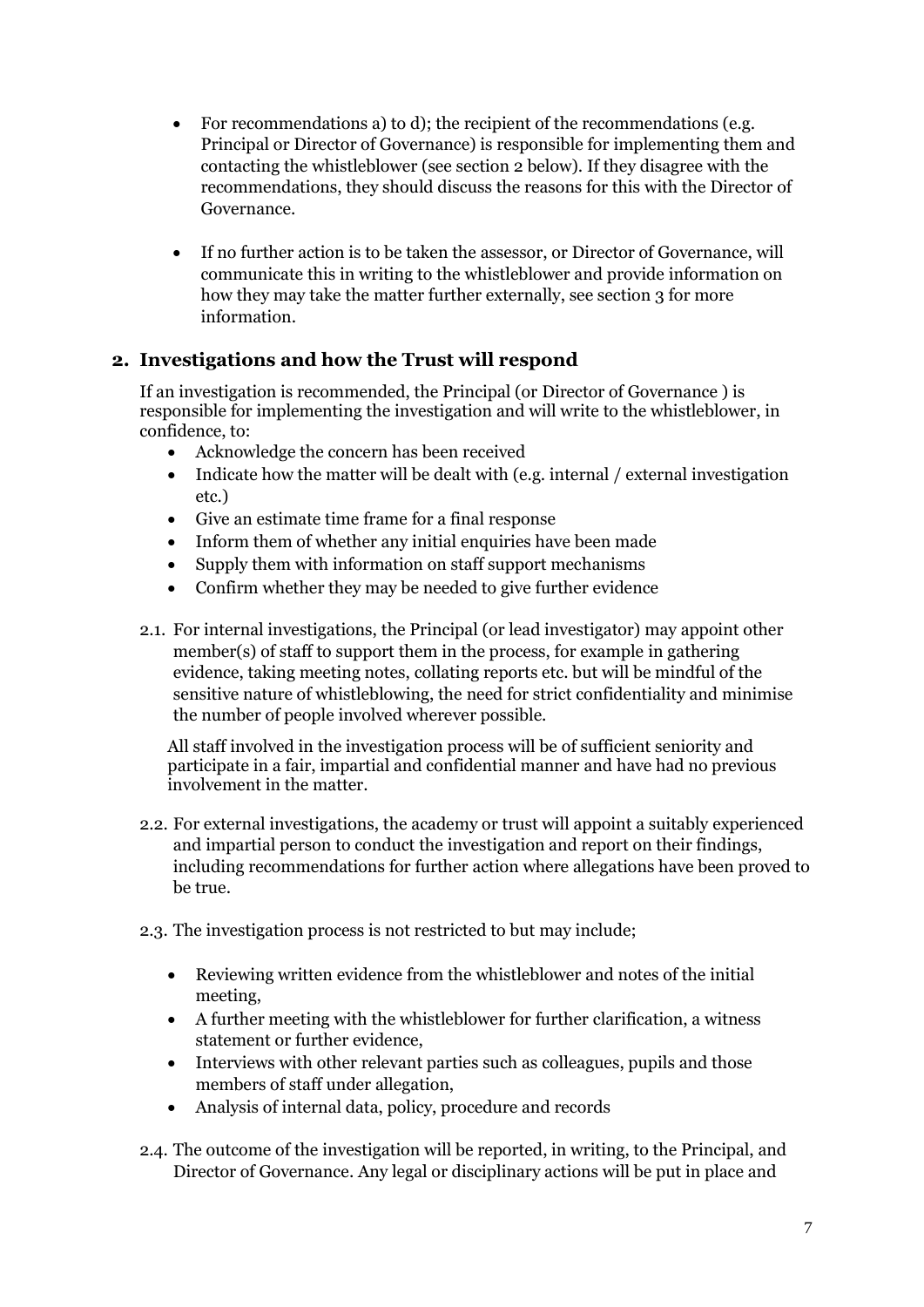monitored by the relevant senior leader, and relevant reports will be made to the police and/or public authority. In all instances where allegations of malpractice or serious wrongdoing have been proved true and further steps are necessary, a full report will be made to the Chief Executive Officer and relevant Governing Board (e.g. Ark Schools Board or Ark Board).

Subject to legal constraints, the outcome of the investigation will also be reported by the Principal or Director of Governance to the whistleblower in writing within 30 working days of the notification that an investigation will take place. In exceptional circumstances the timeframe for investigation may need to be extended, in such circumstances the new deadline and reasons for delay will be communicated to the whistleblower as soon as possible.

# **3. How the concern can be taken further**

Employees and workers may contact Ark's Director of Governance regarding their concerns if they feel that they cannot approach anyone else in the organisation, or for advice on whether their concerns would be considered whistleblowing.

However, if staff are dissatisfied with the Trust's response, or the concern is with the Trust, the following external parties may be contacted (this is not an exhaustive list).

- The Department for Education
- Your local Member of Parliament
- National Audit Office
- Health and Safety Executive
- Ofsted
- Police
- HMRC

\*An employee may make an external disclosure to an outside agency without losing their rights to make a protected disclosure to certain third parties under the Public Interest Disclosure Act 1998 (PIDA), as incorporated into the Employment Rights Act 1996.

Any employee who approaches the media with their concerns is likely to lose their rights under whistleblowing law. In doing so an employee cannot be acting for personal gain and must reasonably believe the information they disclose is substantially true. If an employee bypasses this internal procedure or a prescribed person before contacting the media, they must reasonably believe that the organisation will subject them to detriment for making the disclosure internally.

Appendix A: Whistleblowing process flow chart (academies) Appendix B: Whistleblowing process flow chart (Ark Central and the Trust)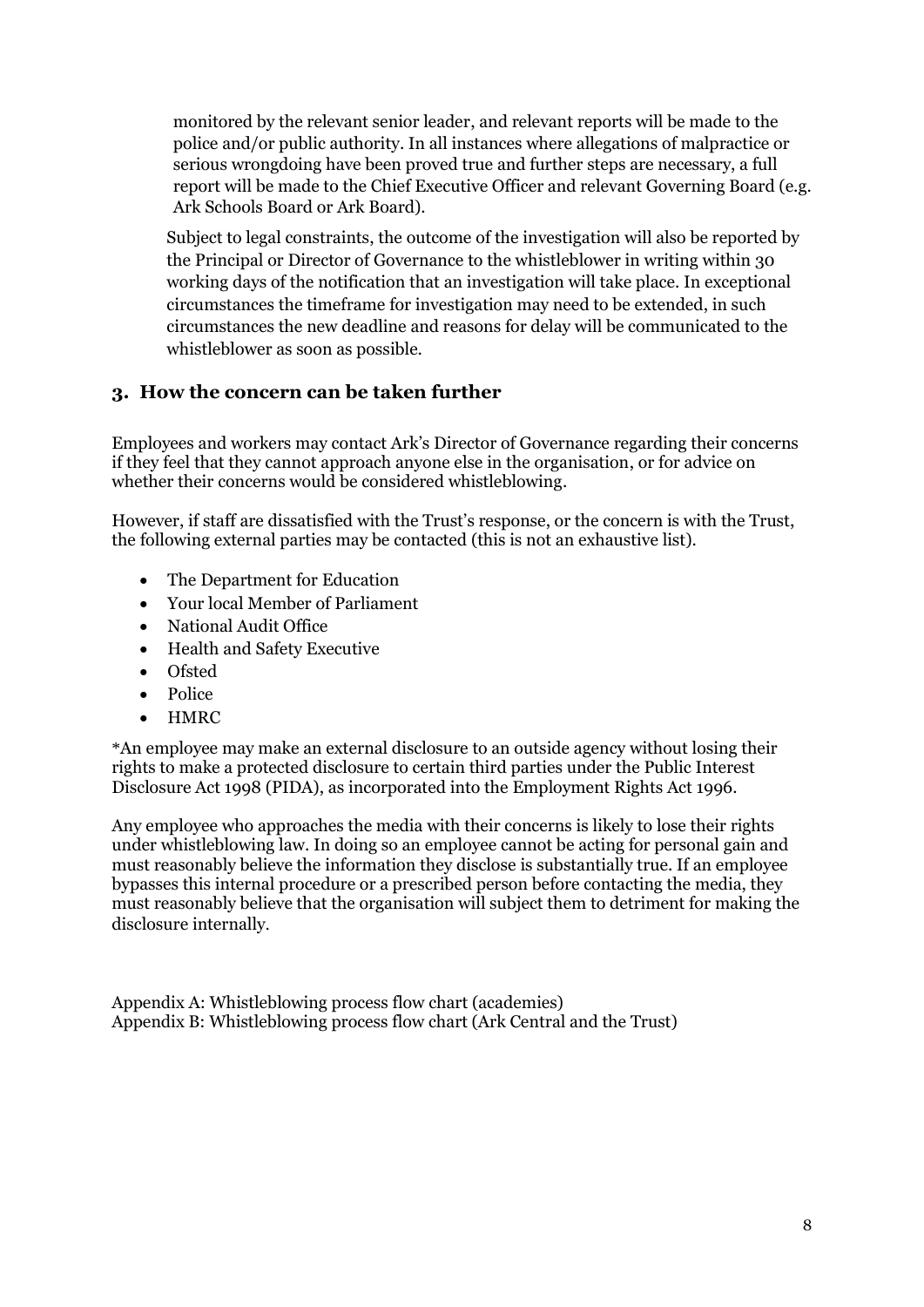





#### **Stage 2: Further Information**



If an investigation is recommended, the final outcome will be communicated to the whistleblower (subject to legal constraints) within 30 school days.